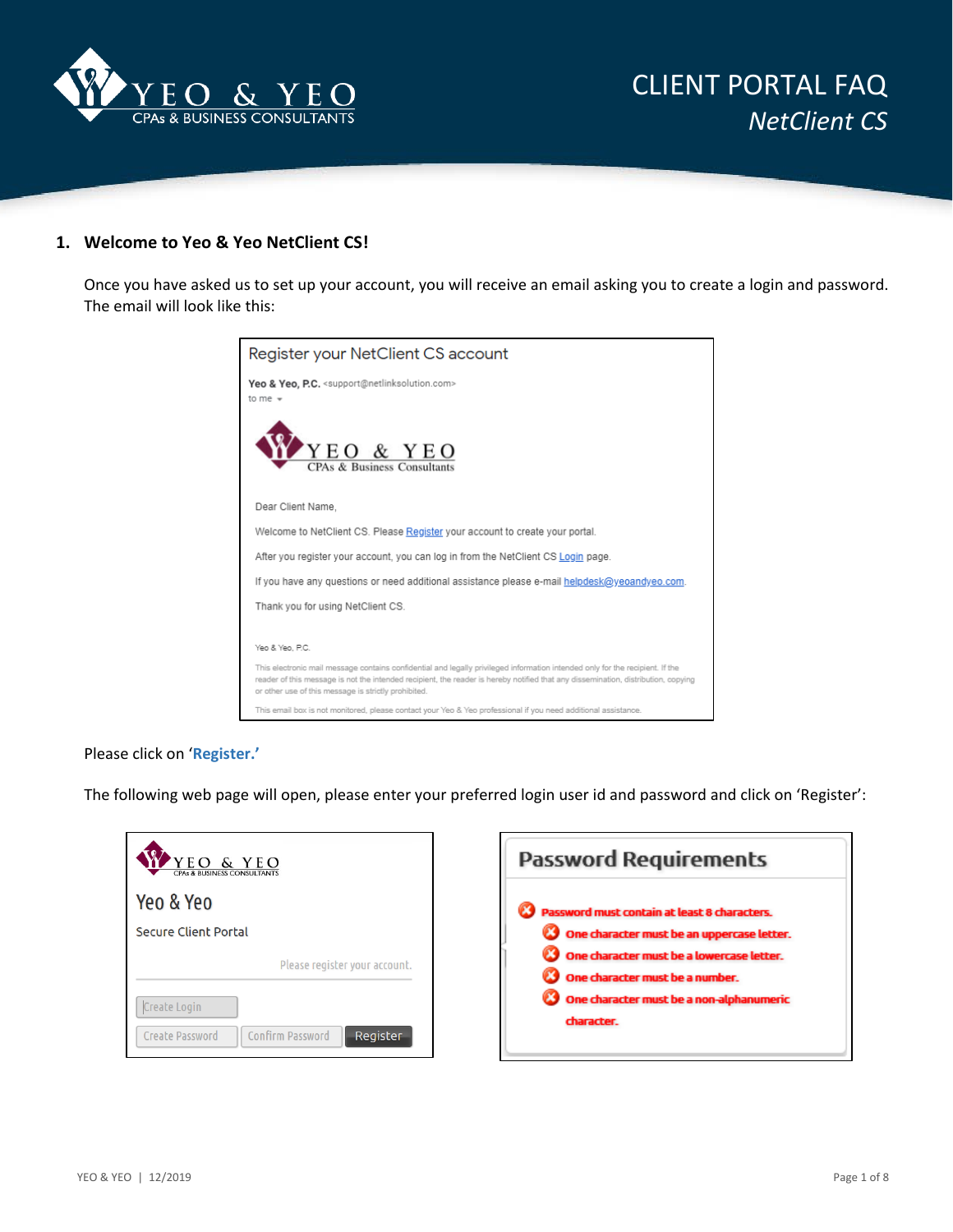You will then be asked to login using your registered user id and password.



You will have the option of setting up multi-factor authentication to make your account more secure.

| Multi-factor Authentication<br>Sign in with your NetStaff CS account                                                                 |           |
|--------------------------------------------------------------------------------------------------------------------------------------|-----------|
| Make your account even more secure!                                                                                                  |           |
| Add an additional level of security in case your<br>password is ever compromised. Confirm your identity<br>using your mobile device. |           |
| Learn more about multi-factor authentication                                                                                         |           |
|                                                                                                                                      |           |
|                                                                                                                                      |           |
|                                                                                                                                      |           |
| <b>REMIND ME LATER</b><br><b>SET UP NOW</b>                                                                                          |           |
|                                                                                                                                      | fid-12152 |

You will be asked to agree to the client portal agreement terms and conditions:

| This Client Portal Agreement ("Agreement") is made by and between Yeo & Yeo, P.C., Certified Public Accountants ("Firm") and you the<br>"Client" effective on the date it is executed by Firm's authorized representative.                                                                                                                                                                                                                           |  |
|------------------------------------------------------------------------------------------------------------------------------------------------------------------------------------------------------------------------------------------------------------------------------------------------------------------------------------------------------------------------------------------------------------------------------------------------------|--|
| 1. Purpose. Firm offers a Client Portal to permit easy and secure electronic transfer of documents between Client and Firm and to<br>provide Client with internet access to certain documents created or maintained by Firm. Firm agrees to provide the Client Portal<br>and Client agrees to use the Client Portal on the terms and conditions set forth in this Agreement.                                                                         |  |
| 2. Service Availability. Firm will use its commercially reasonable efforts to provide Client with continuous access to the Client<br>Portal. FIRM MAKES NO WARRANTY, EXPRESS OR IMPLIED. THAT CONTINUOUS ACCESS TO THE CLIENT PORTAL<br>WILL BE AVAILABLE AND FIRM SHALL NEVER BE LIABLE FOR ANY DAMAGES. INCLUDING CONSEQUENTIAL<br>DAMAGES, ARISING FROM FAILURE OF ACCESS FOR ANY REASON. INCLUDING BUT NOT LIMITED TO THE<br>NEGLIGENCE OF FIRM. |  |
| 3. Security. Firm will use its commercially reasonable efforts to make the Client Portal secure from unauthorized access. The<br>Client Portal will require industry standard 128bit encryption on all communications between the Client's end user device and the<br>Client Portal corver. The Client Portal corver operating cyclom and applications software will be undated and virus coapped.                                                   |  |
| By clicking on 'I Agree', you indicate that you agree to these Terms and Conditions.<br>I Disagree<br>I Agree                                                                                                                                                                                                                                                                                                                                        |  |

*Congrats!! Your NetClient CS portal has been set up!*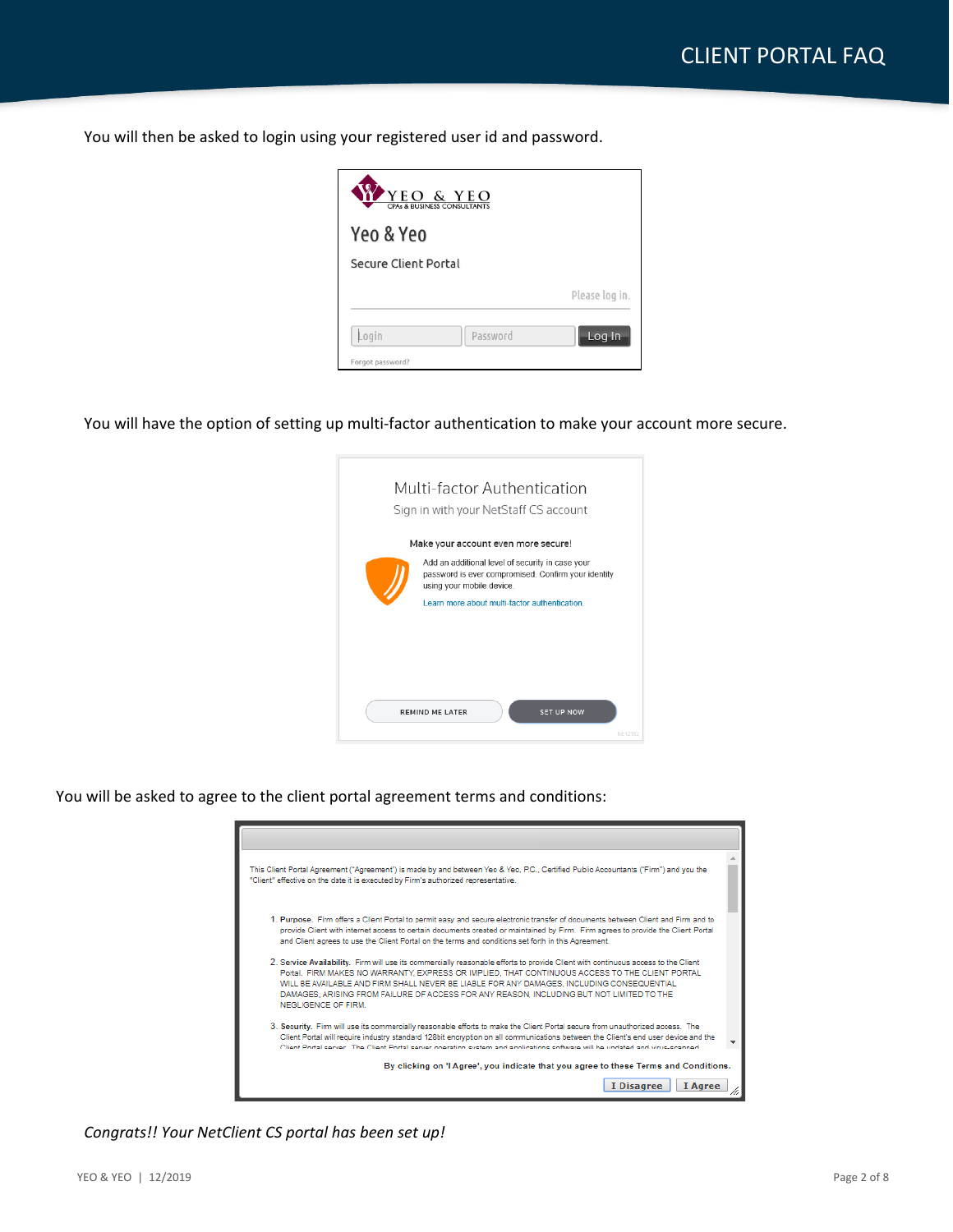## **2. Where do I go to login to my NetClient CS portal account?**

- You can find a link to the NetClient CS login page on our website at [www.yeoandyeo.com.](http://www.yeoandyeo.com/)
- Click on [Client Tools](https://www.yeoandyeo.com/client-tools) in the top right corner (located on every page of our site), then click on Tax, Accounting & [Payroll Client Portal Login.](https://secure.netlinksolution.com/nextgen/?firm=12152)
- You can also save/bookmark this direct link to the NetClient CS login page: <https://secure.netlinksolution.com/nextgen/?firm=12152>

## **3. What if I forgot my login user id?**

To retrieve you NetClient CS user id login, you will need to contact your Yeo & Yeo service professional.

### **4. What if I forgot my password?**

On the NetClient CS login page, you have the option to click on 'Forgot password?'



You will be asked to enter your login user id and email address to reset your password:

| Password Reset - |                  |                       |                                                         |  |
|------------------|------------------|-----------------------|---------------------------------------------------------|--|
|                  | Login:<br>Email: |                       | To reset your password please provide the following     |  |
|                  |                  | Reset via email<br>OK | Reset via security<br>$\bigcirc$<br>questions<br>Cancel |  |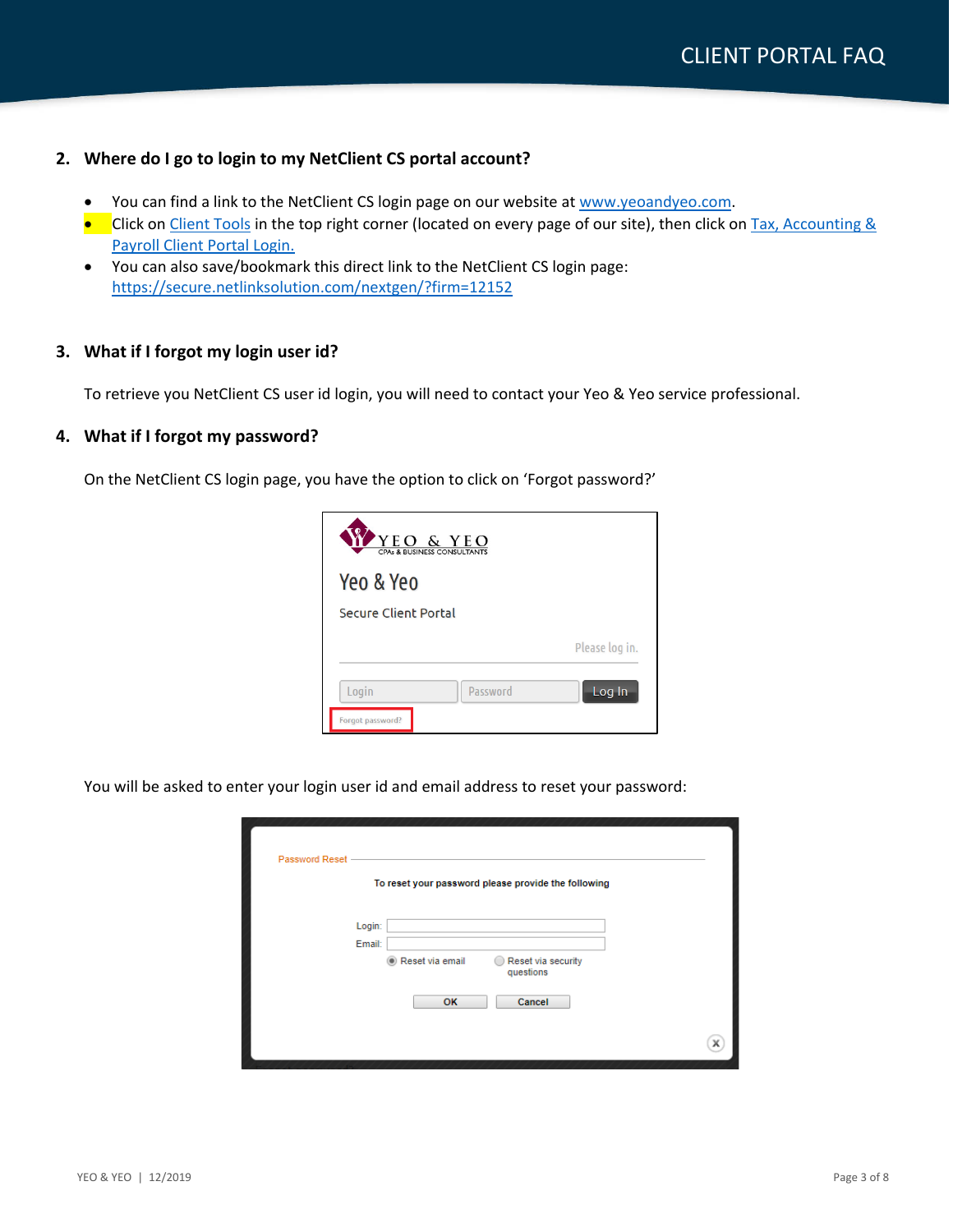## **5. How do I upload a document?**

Login to your NetClient CS portal account.

Click on 'ClientFlow' on the left side of the portal screen:



Click on your individual client name or your business client name (i.e., 'TEST' in the screenshot below); if you have multiple client names, confirm you are clicking on the client name that relates to the documents you are uploading:

| YEO & YEO<br><b>CPAs &amp; BUSINESS CONSULTANTS</b> |                |  |  |  |
|-----------------------------------------------------|----------------|--|--|--|
| <b>Example 1</b> Messages                           |                |  |  |  |
| <b>NetClient CS</b>                                 | $\blacksquare$ |  |  |  |
| <b>Documents</b>                                    | P              |  |  |  |
| <b>ClientFlow</b>                                   | Home<br>Up     |  |  |  |
|                                                     | Client Name ▲  |  |  |  |
|                                                     | <b>TEST</b>    |  |  |  |
|                                                     |                |  |  |  |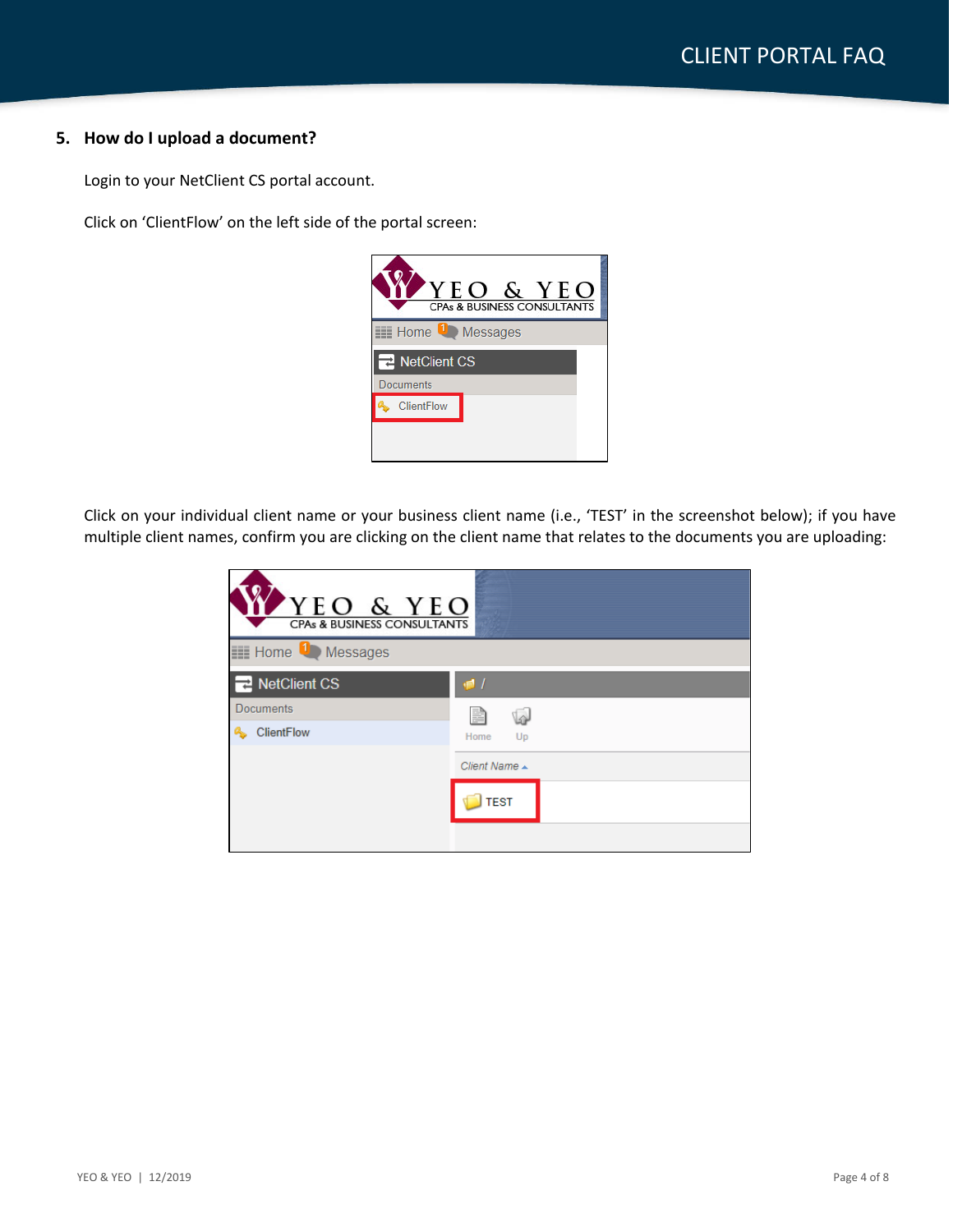Click on the 'Upload' button:



You have two options to upload documents: 1) Highlight and drag the documents to the area marked as 'Drag files here.' or 2) click on 'Add files' and browse to the folder on your computer where the documents are located and select them. After selecting all the files, click on 'Open.'

Once the files are listed under 'Filename' click on 'Start upload.'

| ı<br>Upload                 |                  |                |        | $\pmb{\times}$           |
|-----------------------------|------------------|----------------|--------|--------------------------|
| Filename                    |                  | Size           | Status |                          |
|                             |                  |                |        | 盀                        |
|                             |                  |                |        |                          |
|                             | Drag files here. |                |        |                          |
|                             |                  |                |        |                          |
|                             |                  |                |        | $\overline{\phantom{a}}$ |
| Add files<br>企 Start upload |                  | 0 <sub>b</sub> | $0\%$  |                          |
|                             |                  |                |        | 11.                      |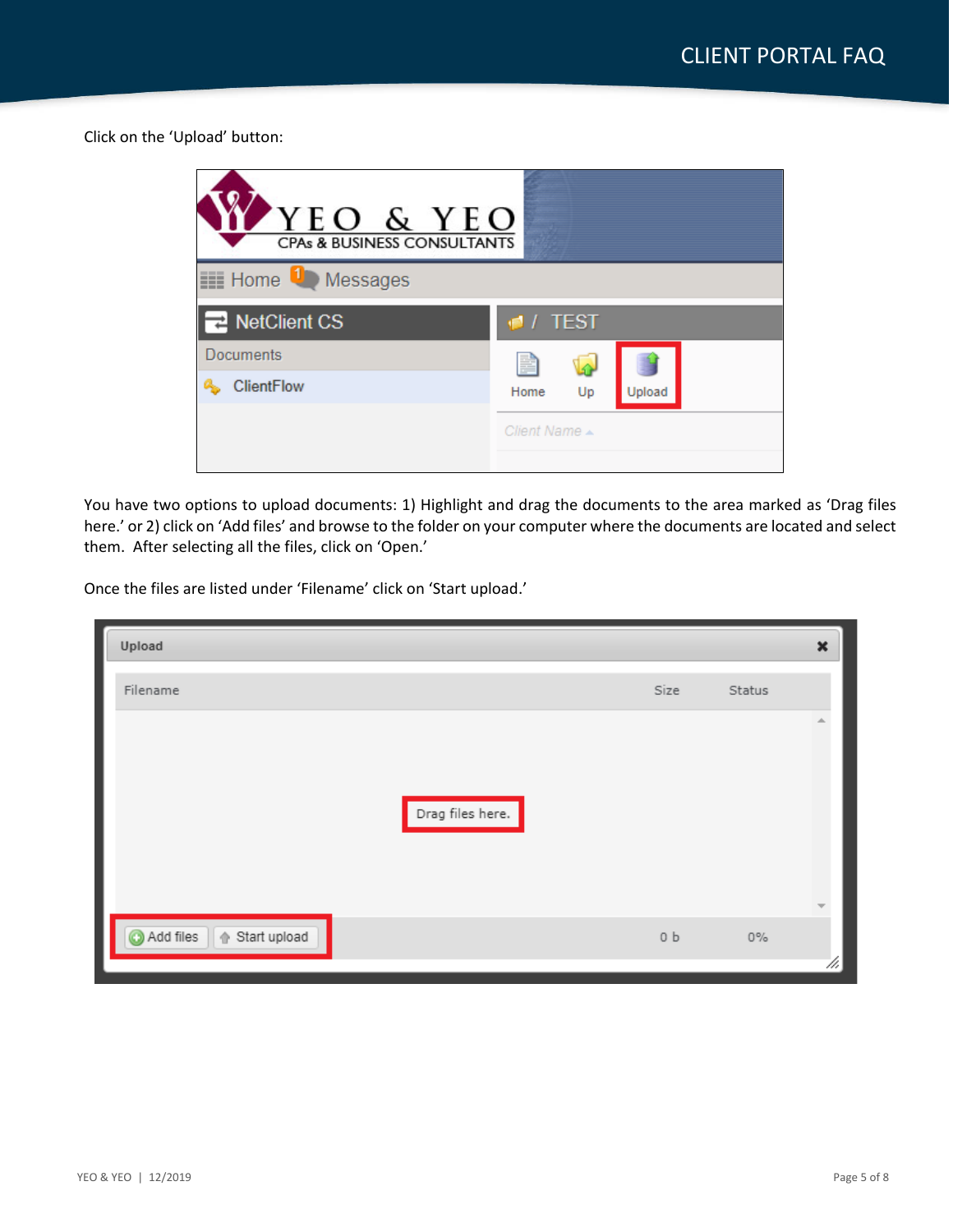## **6. What happens when I receive a document in my portal?**

When Yeo & Yeo uploads a document to your portal, you will receive a notification email that looks like this:

\*\*\* Review New Documents Uploaded to Your Yeo & Yeo Client Portal\*\*\* Documents have been uploaded to your Yeo & Yeo NetClient Portal, please login now to review your documents. • Any document titled "action required" contains items that require your attention. Please follow the instructions attached to each of these documents. Documents titled "client copy" contain copies for your records. These documents should be copied to your permanent storage location as they will be removed from the portal within 12 months. If you have any questions, or need assistance, please contact your Yeo & Yeo professional. If you need assistance with the portal, you may call your local office or refer to Yeo & Yeo's NetClient Portal FAQ

**You should address any items labeled "action required."** These may include payments that need to be addressed or tax returns that need to be signed and mailed. Your e-file authorization may be here as well.

Any document labeled "client copy" should be saved in your records as the portal cannot be used as permanent document storage.

## **Frequently Asked Questions / Troubleshooting**

available on our website under Client Tools.

## **Q: When trying to get into a folder on the portal, an error message occurs ("An error has occurred. Please close the document and reopen it."). How do I get into the folder?**

A: This typically indicates you have double-clicked on the folder name. Instead, single-click on the folder name.

### **Q: Only the first page of the PDF is showing for me. How can I see the entire PDF that is in my portal?**

A: The programming of the portal website assumes you have certain additional programs installed and available on your device. This is not necessarily the case, especially with mobile devices. Most computer browsers will open the full PDF for you to view, so you could open it on your computer, rather than a mobile device.

For those needing to use Mobile devices, there is an app called NetClient CS.



You can download this app and login using the same login and password as you do on the website. Note that if you have dual-factor authentication set up for the portal, and the authenticator app is on the same mobile device, once you log into the NetClient CS app, it will open the authenticator app, and automatically authenticate you without you tapping on any approval.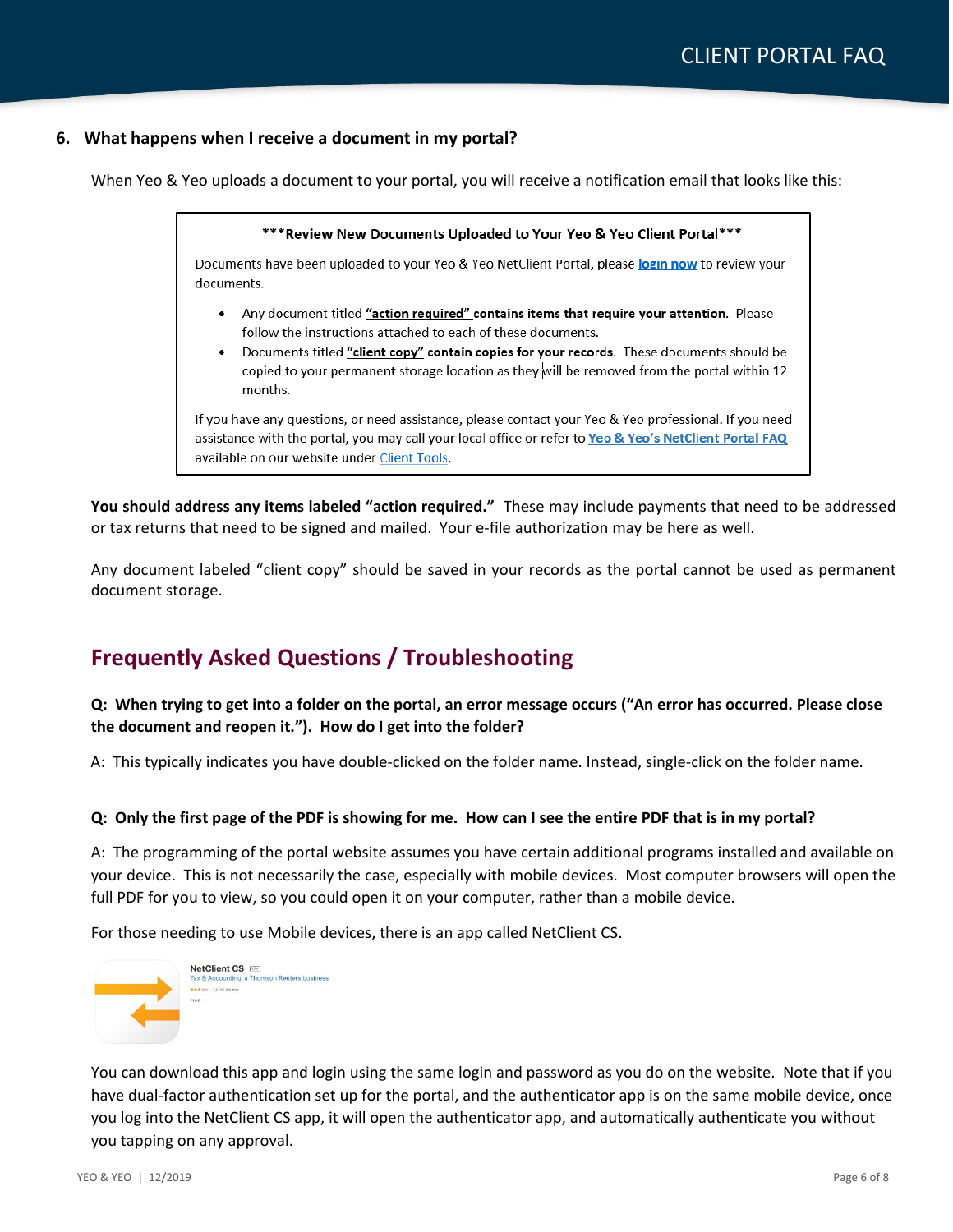Q: I am trying to log in to the portal website, but I am getting an unexpected error, such as this one. How do I get in?

| Sign in with your NetStaff CS account           |              |  |
|-------------------------------------------------|--------------|--|
| An unexpected error occurred. Please try again. |              |  |
|                                                 |              |  |
| Finding your paired device.                     |              |  |
|                                                 |              |  |
|                                                 |              |  |
|                                                 |              |  |
|                                                 |              |  |
|                                                 | <b>RETRY</b> |  |

- A: Multiple things may work, depending on the exact situation.
	- a. First, click the retry button in the message and try logging in again. DO NOT refresh the page or otherwise reload the page, simply click retry and try again. (Reloading the page will cause you to get the error again, whereas retry may not.)
	- b. If that does not work, close out of the browser you were in. Open a different browser. (If you were in Chrome try Internet Explorer, or vice versa.) Try logging in, in the new browser. We would **expect** the first time in the new browser to get the unexpected error message. Click retry and login again.
	- c. We have had some success closing out of all programs, restarting the machine, and trying again.
	- d. If none of those work, you will need to clear out your cache/cookies. Be aware this is Thomson Reuter's **first** choice for reliability, but it will cause you to lose saved passwords and other things that may have legitimately been stored in cache/cookies. The steps vary from browser to browser.

#### *For Internet Explorer:*

- i. In Internet Explorer, choose Tools  $\frac{253}{203}$  > Internet Options.
- ii. Under browsing history, click Settings.

|                      |                                                                                                     |              | To create home page tabs, type each address on its own line, |
|----------------------|-----------------------------------------------------------------------------------------------------|--------------|--------------------------------------------------------------|
|                      | https://yeoshace.yeoandyeo.com/sites/Firm/ layouts/<br>https://cemanager.micronapps.com/log_in.arc/ |              |                                                              |
|                      | Lise current                                                                                        | Lise default | Lise new tab.                                                |
| <b>Startup</b>       |                                                                                                     |              |                                                              |
|                      | Start with tabs from the last session                                                               |              |                                                              |
| Start with home page |                                                                                                     |              |                                                              |
| Tabs                 |                                                                                                     |              |                                                              |
|                      | Change how webpages are displayed in tabs.                                                          |              | Tabs                                                         |
|                      |                                                                                                     |              |                                                              |
| Browsing history     |                                                                                                     |              |                                                              |
| form information.    | Delete temporary flies, history, cookies, saved passwords, and web-                                 |              |                                                              |
|                      | Delete browsing history on exit                                                                     |              |                                                              |
|                      |                                                                                                     | Delete       | Settings:                                                    |
| Appearance           |                                                                                                     |              |                                                              |